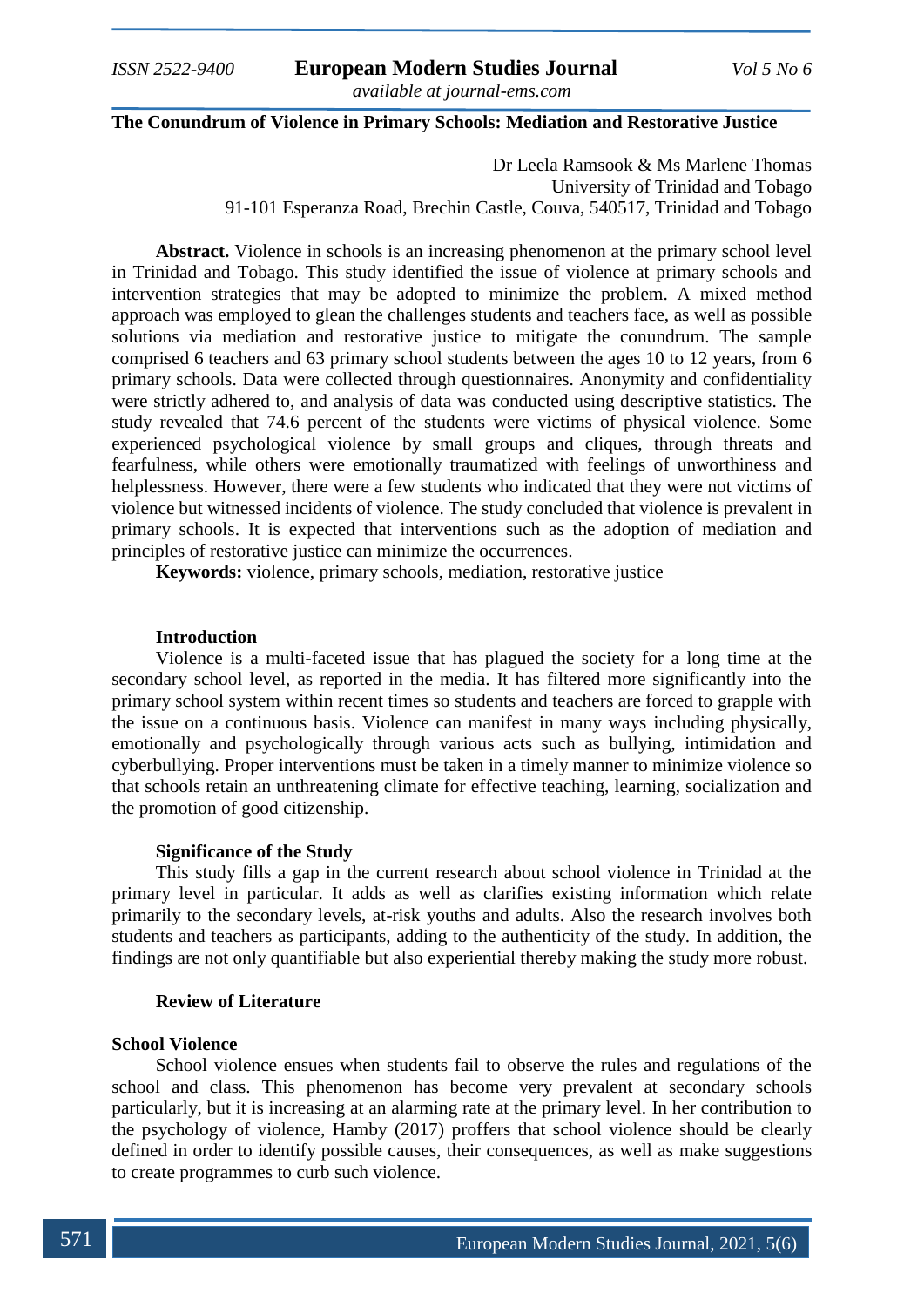Apart from their homes, students spend most of their time at schools, which are institutions of learning, under the watchful eyes of teachers and principals. But globally, it has been shown that school violence is rampant in schools. This is in direction violation of the rights of the child and it impacts the health of children (World Health Organization, 2002; Le Franc, 2002). In their research, Jan and Hussain (2015) identify several forms of school violence such as name calling, hitting, threatening others, and even spreading false rumours. The latter has been identified as a major form of bullying as it is prevalent via social media and the internet (Espelage, 2018).

In Trinidad and Tobago, La Rose (2018) affirmed that many instances of physical violence stem from the cyberbullying that starts months before in the home and after school hours when teachers have no control over children. The cell phone policy implemented by the Ministry of Education outlines guidelines for teachers and students. But, while this policy endorses a zero-tolerance approach for breach of the law, schools are given the authority to decide on students' usage of cell phones. Afroz and Husain (2015) underscored that cyber bullying continues to be a major problem.

# **Aggression**

Violence may be physical, verbal, psychological/ emotional, social, technological and it may be manifested directly or indirectly, subtly, overtly or covertly. Archer and Coyne (2005) suggest that both males and females display aggressive behaviour, which they classify into three groups: indirect aggression, that is, behaviour intended to cause harm to others such as spreading rumours, gossiping and social exclusion; relational aggression which though nonphysical, can cause great damage to the victim's self-esteem since it involves degrading a person; and social aggression which involves both emotional and physical harm.

In Trinidad and Tobago, violence in its various forms, occurs in the nation's schools. These incidents are sometimes reported in the daily newspapers and are filed and documented by the Ministry of Education to be retrieved later for specific reference. In the Trinidad Guardian newspaper, Dowlat (2016) reported on an incident at a school in east Trinidad, where an 11-year-old male student slapped a 10-year-old female classmate. In another recent attack at a primary school, also in east Trinidad, a ten-year-old boy was beaten up by another pupil and the victim's mother was physically attacked by the bully when she visited the school to investigate what happened (Douglas, 2019).

# **Academic Frustration**

In a study, Allen (2010) explores the relationship between classroom management and bullying. He argues that there are several factors that cause bullying which involve administrative weaknesses such as disorganised school settings, harsh and punitive discipline methods, a poor quality of classroom instruction and classroom management. Another study by Mayer (2002) indicates that there is a lack of critical skills related to learning in the school setting, which result in academic frustration. He found that not all teachers were able to manage their classes effectively or create an environment conducive to learning.

In its 2002 report, the World Health Organization (WHO) urged member states to do an assessment of the problem of violence in their respective countries and report to them on their assessment. In Trinidad and Tobago, a Joint Select Committee (JSC, 2016) was established to address violence and other related issues. After a series of meetings, the JSC (2016), which tabled a motion in the Lower House of Parliament, suggested the training of teachers to identify a strategy to be implemented in schools to deal with children who seemed not to be coping with their academic studies and then subsequently act out in violent ways on the playground (JSC, 2016, p. 47).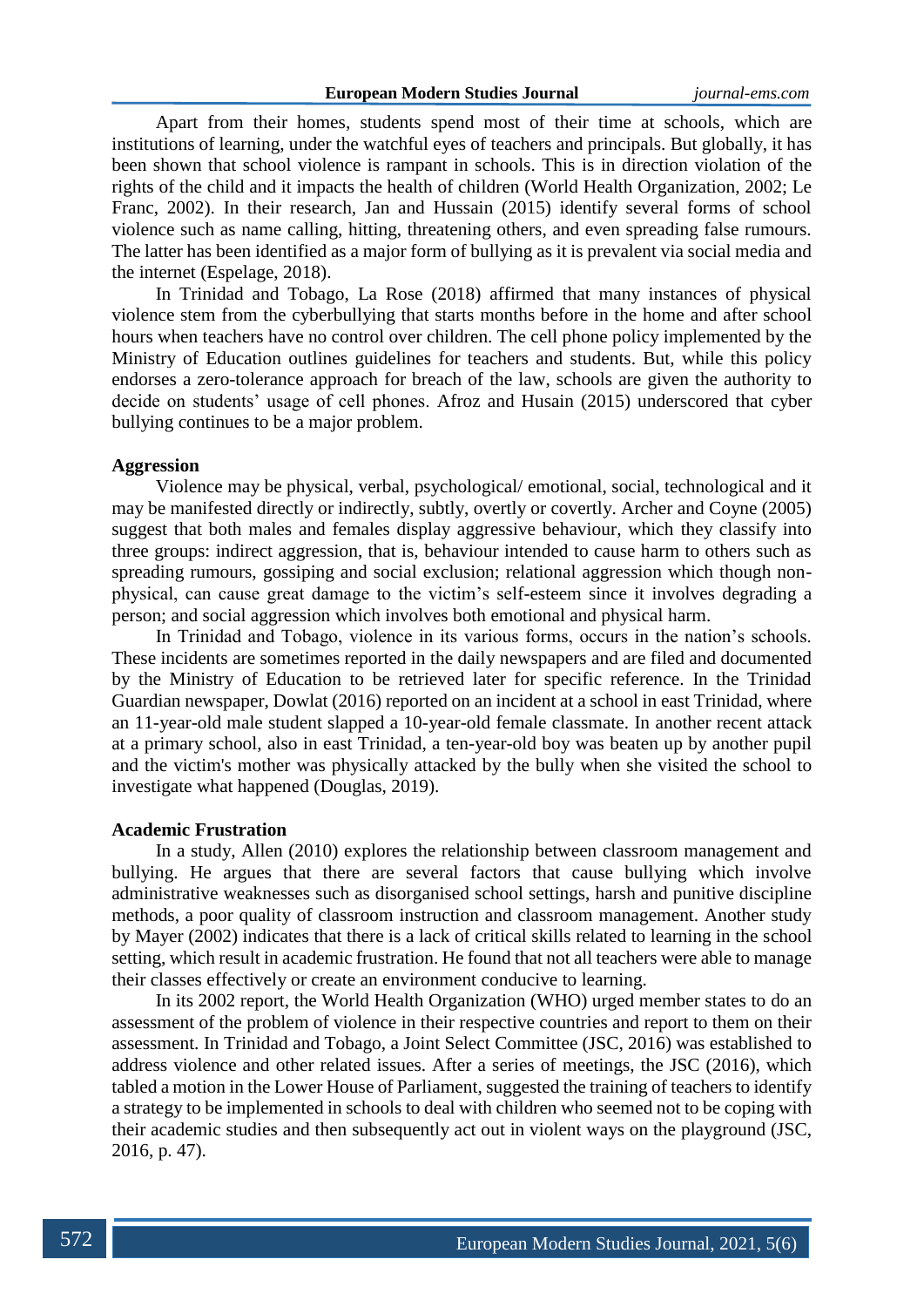# **European Modern Studies Journal** *journal-ems.com*

#### **Absenteeism, Regularity and Punctuality**

Based on a report on school violence by the JSC, a parliamentary committee questioned whether there was a relationship between teacher absenteeism, regularity and punctuality and violence among students. Doodhai (2019), who was president of the teachers' union at the time, opined that more could be done to curb school violence and he cited the filling of hundreds of vacant posts among teachers as one of the critical bits of action that needed to be pursued. He suggested that if these vacant positions were addressed, then schools would be able to exercise more control with respect to monitoring and supervision of students to possibly prevent the scourge of school violence.

### **Peer Mediation**

The Student Support Services Division (SSSD), which is a unit within the Ministry of Education to offer guidance and counselling, is currently understaffed. Within the unit, there exists a shortage of counsellors who feel overwhelmed to offer support to the many schools and students in an educational district. In 2019, however, an attempt was made to train one hundred and forty (140) secondary school students, from across Trinidad, as peer mediators. The school based initiative incorporated the training of selected teachers and / or guidance counsellors to support the implementation of the programme and to assist in its management. The project was geared towards promoting behaviour change and empowerment of youths to resolve conflicts in a non-violent manner. But, the programme was never implemented at the primary level.

Doodhai (2019), in commenting on peer mediation as a school-based initiative, suggested that training should be given to teachers with respect to restorative justice, because they are the first line persons in contact with the students. Restorative justice is an approach to controlling violence which has gained popularity worldwide. The implementation of restorative justice practices focuses on a process of rehabilitating the offenders and involves efforts at reconciliation with victims and the offenders. Morrison (2006) proposes the use of restorative justice as a strategy to address the issue of school bullying.

Of significance is the revelation of the far-reaching effects of school violence. Some have been identified as depression, post-traumatic stress, thoughts of suicide, and a hindrance to positive youth development (Ferrara, Franceschini, Villani, & Corsello, 2019). According to Pechtel and Pizzagalli (2011), stresses and trauma during the childhood years can have a negative impact on cognition and academic achievement. Although different programmes have been employed to minimise violence, these were instituted at the secondary level. This study therefore addresses this gap as the research explores violence among primary school students.

#### **Theoretical Underpinnings**

There are many theories such as sociological, genetic, personality, frustration, psychoanalytic, ethological and social learning that explain violence. However, the primary theoretical framework that underpins this study includes Bronfenbrenner's Ecological Systems Theory (1979). It encompasses different levels of influences in the development of the child. These include: the microsystem (the immediate setting of the developing child e.g. the family, the schools; the mesosystem (the relationships and interactions experienced between the family and school which impact the development of the child); the exosystem (the interconnections between the environment outside the immediate setting e.g. neighbourhood, influential people and media); the macrosystem (the educational, social and political networks that influence culture and beliefs); and the chronosystem which takes into account changes as well as the environmental impact on children. The assumption is that children may be influenced by individual factors, the context of the environment, the cultural situation and the transactional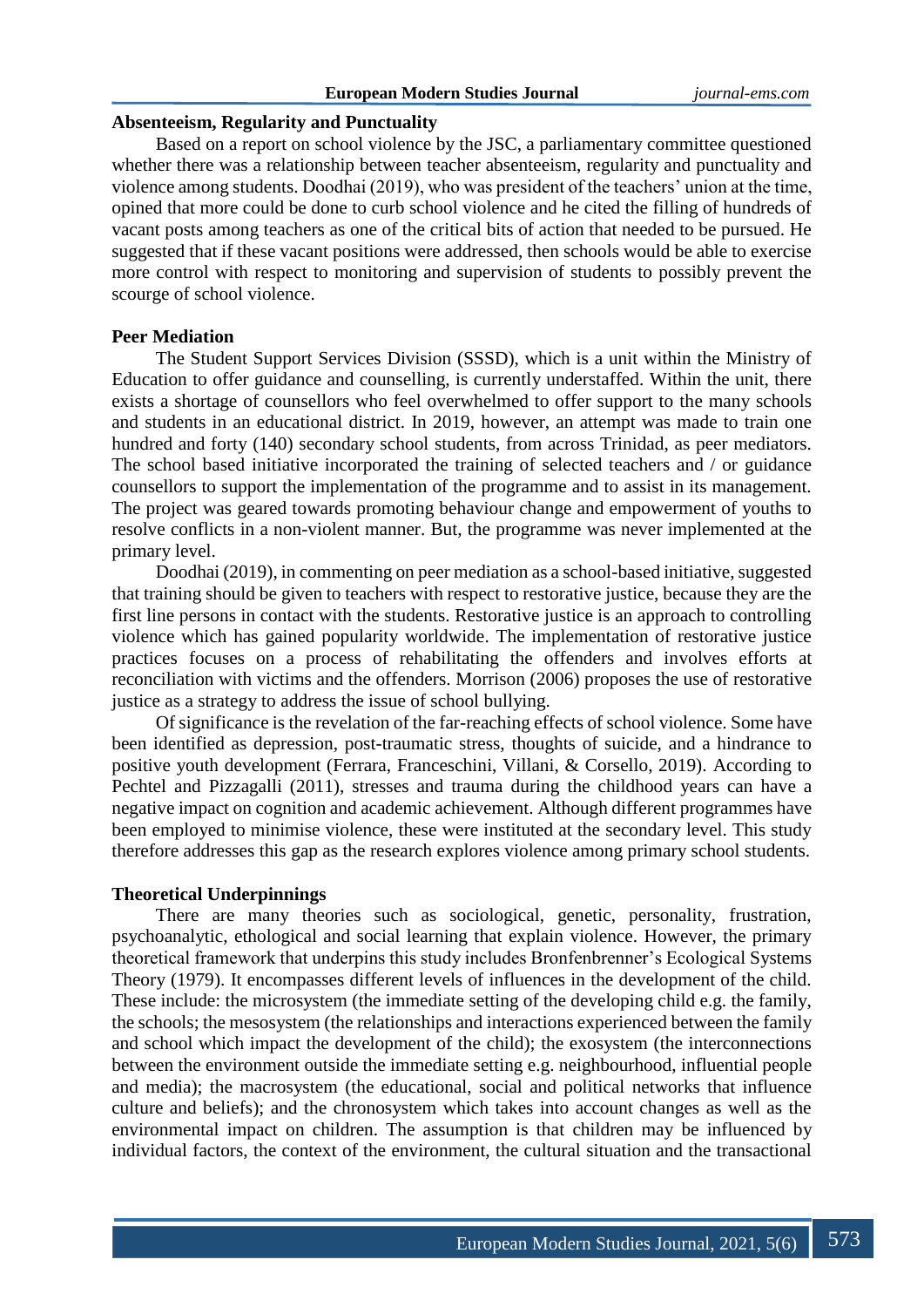nature of the different ecological levels. Heleniak & McLaughlin, (2020) posit that there is a relationship between violence and development of students and their cognitive abilities.

# **Research Questions**

- 1. What is the nature of violence at primary schools?
- 2. How do students and teachers deal with the problems encountered regarding violence?
- 3. What are possible solutions to mitigate violence at primary schools?
- 4. What are the experiences of students and teachers with respect to violence in primary schools?

### **Methodological Considerations**

A mixed method approach was adopted to determine the phenomenon of violence faced by students and teachers. According to Creswell (2012) a mixed method study involves an integration of both quantitative and qualitative methods. The approach was deemed appropriate as it allowed for a more robust study. It facilitated a more in-depth, comprehensive understanding of the subject-matter. Mixed method facilitates an expansion of the richness, breadth and depth of the research (Johnson & Onwuegbuzie, 2004).

A concurrent method was utilized, thereby giving equal credit to both the quantitative and qualitative data. An amalgamation of quantitative and qualitative data analysis allowed for the inclusion of subjective factors, based on experiences, to be integrated in the study so that the complex social phenomenon of school violence could be effectively elucidated. Results were compared and merged for commonalities which strengthened and optimized the findings.



**Figure 1. (researchgate.net)**

#### **The Sample**

The sample consisted of 63 students at the standard four level and 6 teachers from 6 primary schools in one educational district in south Trinidad. There were 20 male and 43 female students between the ages 10 to 12 years, as well as 1 male and 5 female teachers. It must be noted that the environmental contexts, influences or circumstances of students may be significantly different. The inclusion of teachers added another dimension to the research as they were privy to reports students made, investigated incidents, resolved the conflicts where possible or would have witnessed violent student behaviours.

There were gender differences as some schools were all boys, all girls or co-educational. In addition, there was variability in religious denomination as three schools are governed by denominational boards and the others by the government. The socio-economic status and background of students were also different based on parental occupations.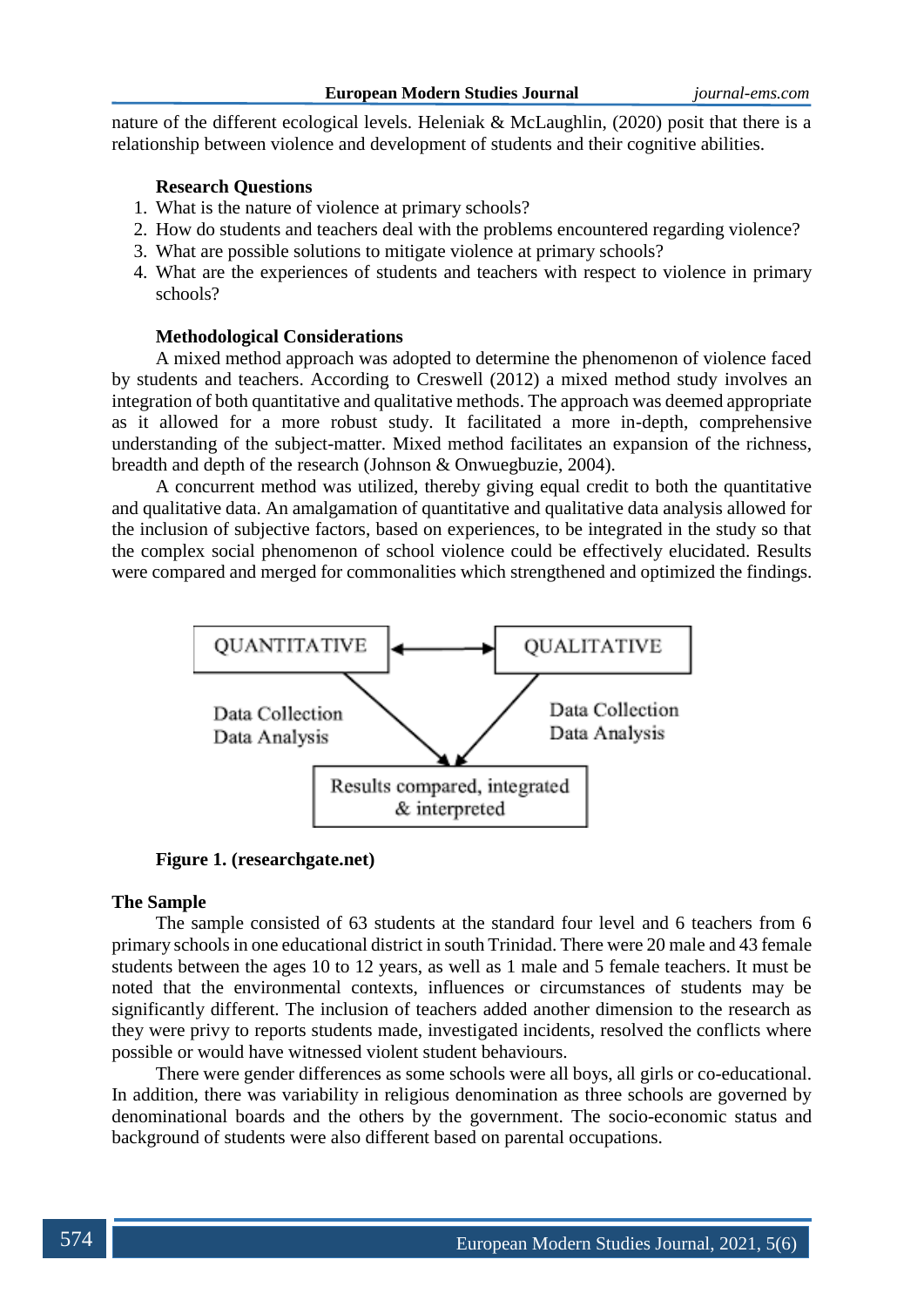### **European Modern Studies Journal** *journal-ems.com*

# **Data Collection Methods**

Data were collected through semi-structured questionnaires which consisted of both closed-ended and open-ended questions. Closed ended questions allowed for a high degree of accurate representations, as well as objectivity (Cohen, Manion & Morrison, 2018). Open ended questions enabled participants to include more information, express their views as well as outline their experiences and emotions. Anonymity and confidentiality (Miles, Huberman & Saldana, 2014) were strictly adhered to by using a numerical format for questionnaires. A set of symbols and symbolic representations were utilized to ensure that participants remained anonymous and data confidential.

After due consultation with the principals and teachers of the 6 primary schools, the questionnaires were administered to the students by the respective teachers. They explained and assisted some students to mitigate reading concerns. In three instances students omitted answers but the class teachers helped the students to complete their responses.

Certain questions on the questionnaire were pertinent to teachers only. They were the only participants who were interviewed, as the students were minors. Parental consent was sought for the completion of questionnaires to ensure credibility of the study. In fact, parents were privy to the questions on the questionnaires. Teachers also wrote reflections and memos as well as sent emails and WhatsApp messages. These methods allowed for clarity and unravelling any misunderstanding. Collectively, these methods facilitated triangulation, corroboration of data and comparability of findings (Plano Clark & Creswell, 2008).



# **Figure 2**

# **Data Analysis**

The data were placed into groups by counting responses numerically and constructing statistical templates with percentages. All interviews were transcribed verbatim then read repeatedly for coding. Data from memos, emails and WhatsApp messages were perused and relevant ideas collated to substantiate results. The data were therefore represented in both textual and non-textual format such as charts and tables to provide exact values, in tandem with the requirements of a mixed method study.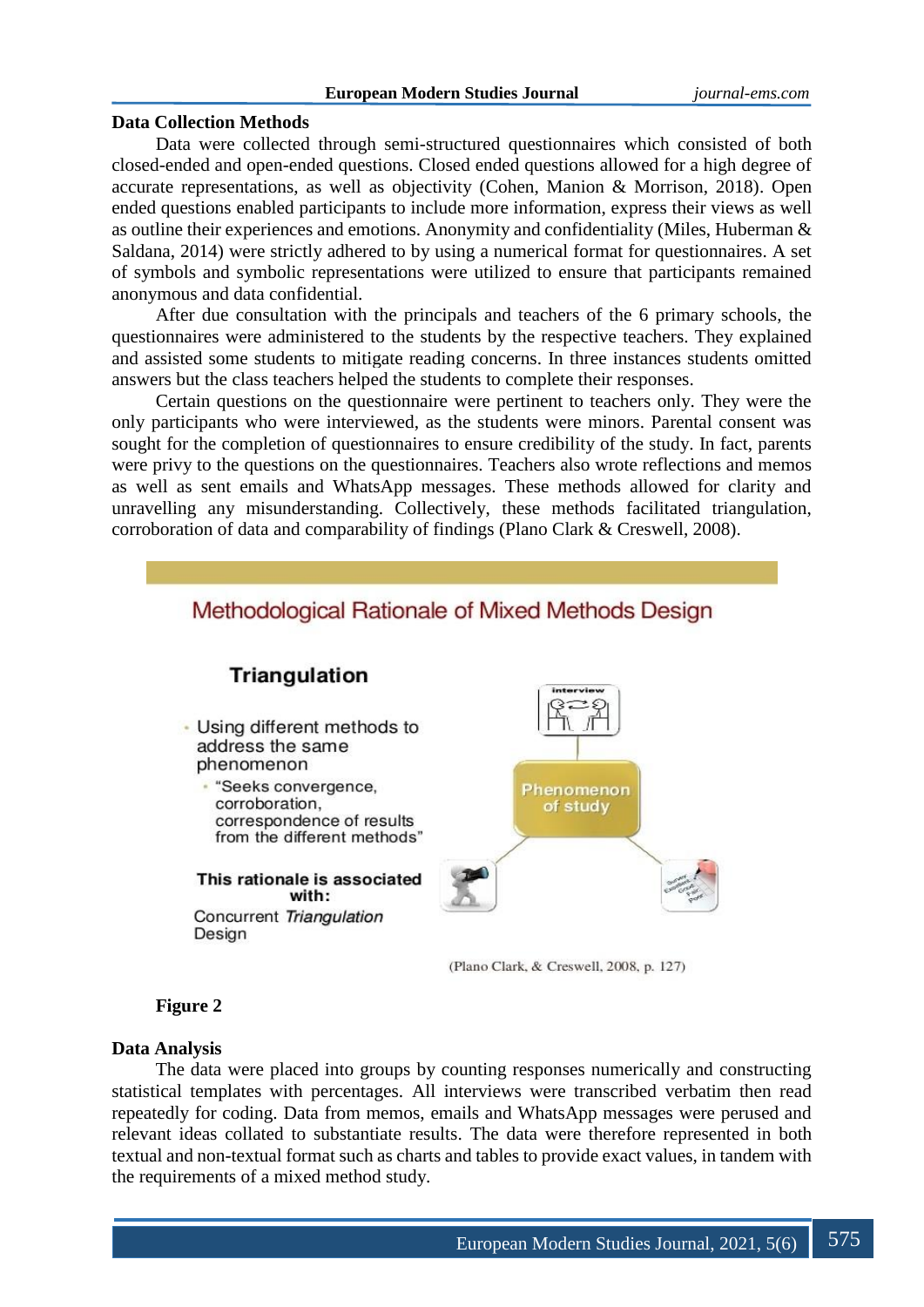The quantitative phase was analysed first using descriptive statistics, and the qualitative data were categorized using commonalities based on reiterative readings. According to Creswell and Tashakkori (2009), at least one qualitative analysis and one quantitative analysis are required for mixed analyses. Common ideas were combined by coding (Creswell, 2012) into sub-categories, then merged into categories and finally into themes. For example, information on physical abuse such as hitting, slapping and pinching were categorized under the heading 'physical abuse' Themes were then generated through repeated readings for formulation and reformulation of categories through a coding process.

The information allowed for making comparisons, seeing linkages and discerning similarities as well as outliers. Johnson and Onwuegbuzie (2004) refer to this as complementarity, that is the results from one method are used to enhance, elaborate or clarify results from another method. The categories formed were then integrated, coalesced, and consolidated to determine results. The approach provided for deeper understanding which strengthened the authenticity of the study. Teddlie and Tashakkori (2009) proffer, "Although the two sets of analyses are independent, each provides an understanding of the phenomenon under investigation. These understandings are linked, combined, or integrated into metainferences" (p. 266). This study can be replicated ensuring not only reliability and validity, but also credibility and dependability based on instruments used for data collection and the rigorous data analysis.

# **Results and Discussion**

**Table 1**

As demonstrated in Table 1 below, the data revealed that many different types of violence are prevalent at primary schools. Forty-seven (47) or 74.6% of the students have been exposed to physical violence which included punching/hitting/ slapping, pinching, stamping on foot and pulling hair. Also, 41 or 65% of the participants indicated that they were verbally abused by peers, for instance teasing, harassment, name-calling, sneering when passing and making derogatory remarks not only by individuals but by cliques. Psychological violence included threats, fear, anxiety, being suppressed and oppressed by peers while emotional violence involved abusive statements made by classmates. Some students were emotionally traumatized by small groups or cliques which resulted in feelings of unworthiness and helplessness. Negative comments, especially name calling and denigrating remarks by the teacher had a subsequent ripple effect by the rest of the class. Altogether, psychological/ emotional violence amounted to 34 students or 53.9% of the sample. Financial violence involved extortion of money for protection from bullies. It was significant that 9 or 14% of the respondents declared that they had to pay 'tax' to be protected.

| таше т                         |                      |                    |
|--------------------------------|----------------------|--------------------|
| <b>Nature of violence</b>      | Yes Responses $N=63$ | <b>Out of 100%</b> |
| Physical violence              |                      | 74.6               |
| Verbal                         |                      |                    |
| Psychological/Emotional        |                      | 53.9               |
| Financial – extortion of money |                      |                    |
| Technological – cyberbullying  |                      |                    |

One student said that she was slapped in the face after school when she told a fellow extortionist classmate that her parents do not give her money for school. Others said their snacks were forcefully taken away from them. Although the issue of technology was not explored fully in this study, the data showed that 3 students or 4.7% of the participants were subjected to cyberbullying. Many investigations suggest that cyberbullying is becoming more rampant among young children but parents are constrained as they have limited technological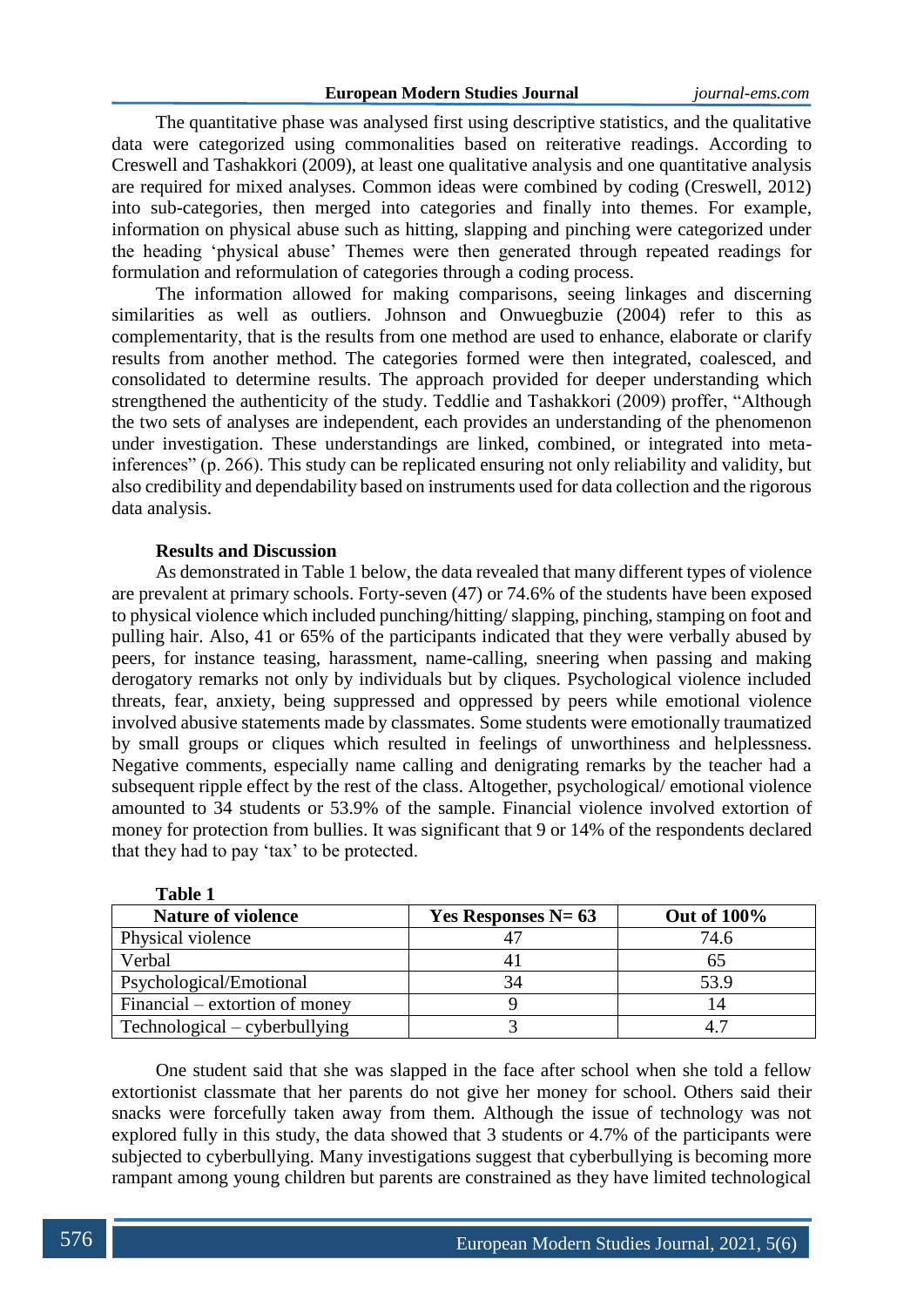competencies. For instance, in their study, Martin-Criado, Casas, & Ortega-Ruiz (2021) agree that parents lack technological know-how and consequently knowledge of cyberbullying, the risks involved and preventative measures.

However, a few students indicated that they were not victims of violence but witnessed incidents at school. Also, all teachers expressed the view that children are influenced by violent behaviours in the home environment, as well as on television, online videos, games and social media. What is noteworthy is that the consequences of violence are severe, deep-rooted and even lifelong. The debilitating effects have been corroborated by many studies. For example, Ferrara, Franceschini, Villani, and Corsello (2019) proffer, "Children who experienced any type of violence at school may develop reactive attachment disorder, modest physical inactivity, overweight or obesity, diabetes, smoking habits, heavy alcohol use, poor self-rated health, cancer, heart disease, and respiratory disease and other negative outcomes (p. 1). In addition, Heleniak and McLaughlin (2020) found that students who experienced many forms of violence demonstrated difficulty with cognition. The implication is that violence at the primary level needs to be curtailed if students are to live a healthy, fulfilling life and develop holistically to their fullest potential.

Table 2 below shows that 31 students or 49.2% prefer to suffer in silence, without complaint and 48 participants or 76.1 percent indicated that they are afraid of the consequences of speaking out. In addition, 35 pupils or 55.5% indicated that they reported incidents to the teacher or principal while only 28 or 44.4% of them informed their parents. Verbal or physical retaliation accounted for 13% or 20.6%. On the other hand, 7 students or 11.1 % advised that they befriended the bully and acceded to the demand for money, lunches or snacks.

| ***** *                              |                        |                    |
|--------------------------------------|------------------------|--------------------|
| <b>How Students Address Violence</b> | Yes Responses $(n=63)$ | <b>Out of 100%</b> |
| Suffer in silence                    |                        | 49.2               |
| Fear speak out                       | 48                     | 76.1               |
| Report to teacher/principal          | 35                     | 55.5               |
| Report to parent                     | 28                     | 44.4               |
| Retaliate verbally/physically        | 13                     | 20.6               |
| Befriend the bully - lunch/money     |                        | 111                |

**Table 2**

Culturally many students are not taught to defend themselves or to retaliate in a verbally aggressive manner, thereby remaining docile. Based on religious teachings also, they may prefer to make peace rather than have situations escalate into more serious issues. Some may be fearful to report incidents because of their small stature, consequently being afraid to challenge the perpetrator, who may be more powerful. Students who have a high degree of confidence and have parental support may be empowered to report to the teacher or principal. It is significant that less than fifty percent of the students revealed that they reported to their parents as there is the perception that children at primary level are closely knitted with the family and hence will have open lines of communication. It can be concluded that this relationship is being eroded. However, based on personality traits, others students may be naturally aggressive, verbally articulate and are unafraid to retaliate. Some may feel a sense of hopelessness and therefore genuflect to the bully by meeting the demands of the individual, for instance, giving him money on a frequent basis.

Regarding the possible solutions to mitigate violence at primary schools, Table 3 below shows that a total of 38 students and 6 teachers found that counselling was the solution to the problem of violence. Interestingly every student (63) and all teachers (6) advocated suspension of culprits. Thirty-five (35) students and 6 teachers believed that parents should be involved in the process. Only 7 students and 2 teachers were in favour of a monitoring system in the school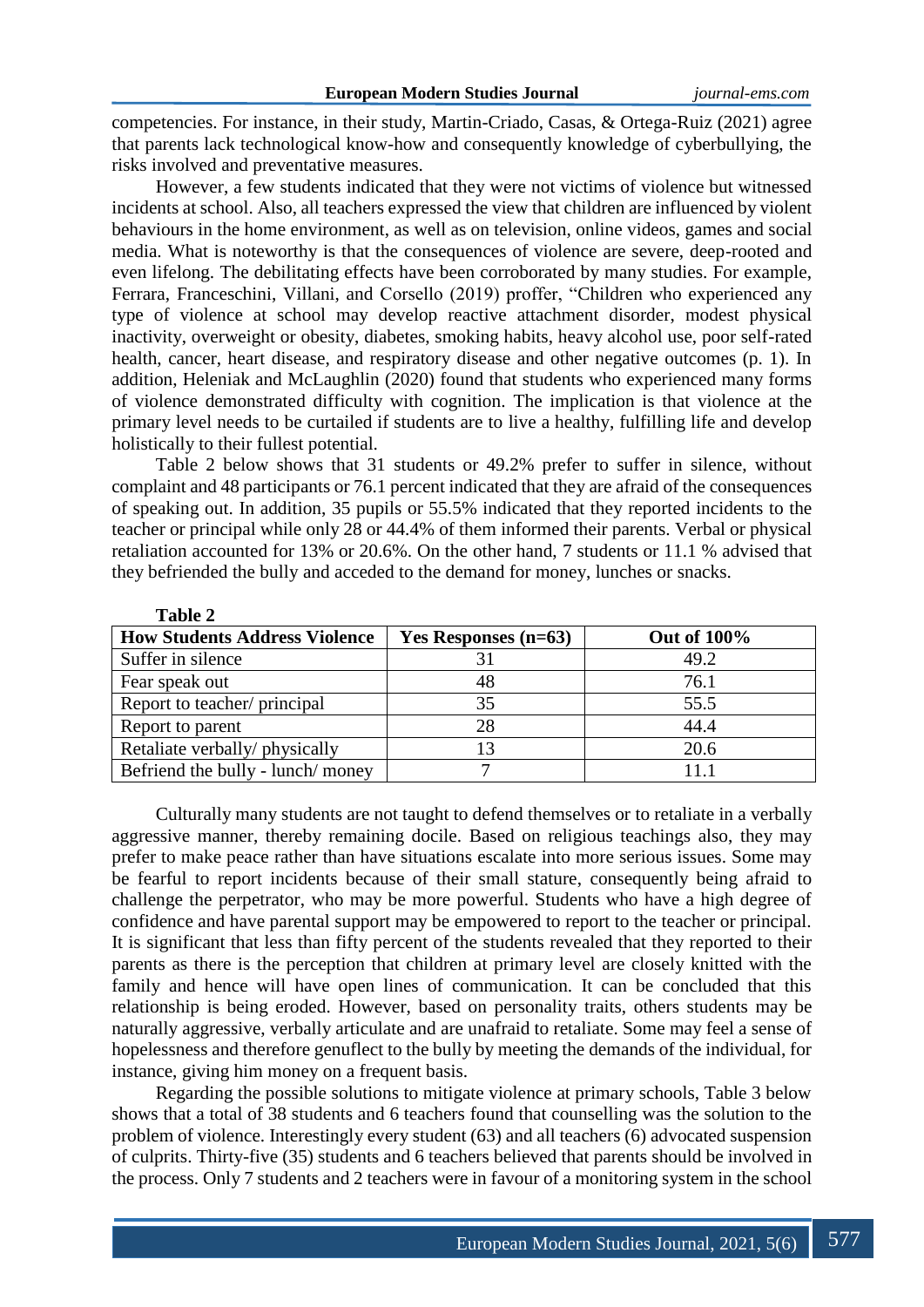while 12 pupils and 3 teachers maintained that there should be mentors or advisors. There were 21 students and 6 teachers who advocated anger management support.

**Table 3** 

| Table 3                                         |                |                      |
|-------------------------------------------------|----------------|----------------------|
| <b>Possible Solutions Advocated by Teachers</b> | <b>Student</b> | <b>Teacher</b>       |
| and Students                                    | Responses (63) | <b>Responses</b> (6) |
| Counselling                                     | 38             |                      |
| Suspension                                      | 63             |                      |
| Parental Involvement                            | 35             |                      |
| Monitoring system at schools                    |                |                      |
| Mentors - advisors                              | 12             |                      |
| <b>Anger Management Support</b>                 |                |                      |

Counselling has always been on the agenda but the counsellors' department always seems to be understaffed. In addition, they are mandated to visit too many schools thereby making the impact on students ineffective. Some considerations are the availability of counselling personnel, their dispositions and the frequency and intensity of interactions with students.

As far as suspension and expulsion are concerned, there are procedures outlined in the Code of Conduct (2018) by the Ministry of Education, and particular protocols must be followed. For example, the Ministry of Education recommends, "Student to be removed from school compound at the end of the school day, or during school hours with parent's consent/knowledge" (Code of Conduct, 2018, p. 65). Many teachers believe that suspension/ expulsion do not adequately deal with the issue as students seem to utilize the time in nonbeneficial ways, without behavioural reform, resulting in a recurrent, or even worse situation.

Also, parental involvement is always viewed as a panacea to the multifaceted issue of school violence, but some parents may be unable to effectively guide their children or spend quality time with them because of long working hours, individualized circumstances or the multiple challenges of dysfunctional families.

A monitoring system is assumed to be a solution but it must be done effectively and efficiently and every situation must be dealt with contextually. Mentors and advisors are very frequently viewed as not impartial. Also, anger management support has not been afforded to primary students, but it is prudent to begin interventions at an early age if there is to be a positive impact.

One of the most fundamental ways of finding solutions to the problem of violence is building trust between teachers and students and having open lines of communication. In their study, Abigail & Cahn (2011) affirm that communication is fundamental to good relationships. Some students complained that teachers do not care about them and do not take strict measures against intimidation and bullying during class. One student wrote, "When I try to answer a question, they laugh at me". Students feel threatened when teachers do not take a position and adhere consistently to strict rules in the class. Positive relationships between teachers and students can serve as a cushion for students who feel insecure, particularly for those who have attachment issues in the family setting. According to Rimm-Kaufman and Sandilos (2010), teachers can more effectively cater for students' academic, psychological, affective needs when they develop cordial relationships with them.

Students can be empowered to practise life skills, negotiate and resolve conflicts with their peers. Morals and values should be taught across the curriculum regularly so that students may learn responsibility, resilience and self-regulation as well as respect for self and others. Also, there should be a training process with a selection of students who are willing and capable to mentor their peers.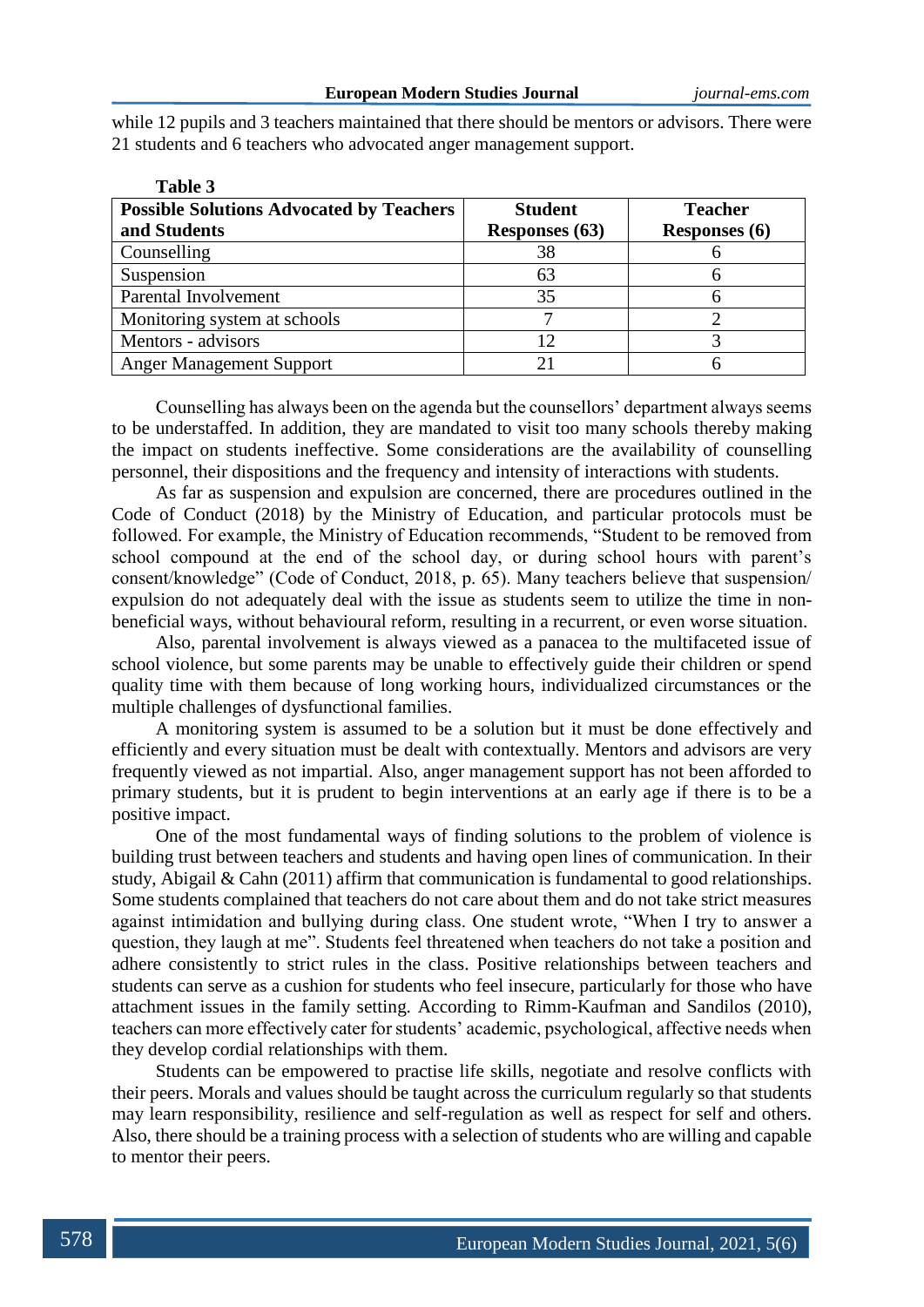On occasions the principal or teacher may engage in arbitration whereby a final decision on how the conflict should be resolved is made, but it is possible that full investigations may not be accomplished and therefore impartiality is compromised. This later leads to greater conflict with parents, involvement of other parties and further inquiry by officials of the Ministry. Ultimately, a judicious case by case basis can be adopted for the best intervention, taking into account the environment, cultural background and the personality traits of the students on an individualized basis.

There were four themes that emerged in the study, as follows:

### **Theme 1 – Aggression and Molestation**

*My brother was always beaten up . . . He did nothing (at first) but he got fed up of it and I remember him standing up for himself . . . He got in trouble instead of the bully.*

# **Theme 2 - Observation and Imitation**

*When I was nine years old my dad beat my neighbour. . . I started to beat them up in my class. . . . My friends tease(d) a girl and kick(ed) and hit a boy. They force(d) me to hit him to(o).*

# **Theme 3 - Traumatization**

*Withdrawal . . . Feeling depressed . . . Fear to go to school . . . I feel sad. My mom say(s) I get anxiety attacks***.**

# **Theme 4 – Attention Seeking**

*Parents (are) not paying attention to the children. . . When students (are) not getting attention they look for attention from other people. They (are) abuse(d) in their house.*

Theme 1 demonstrates that some students are exposed to unfair treatment, aggression and molestation at school. At times it is evident that the arbitration process is capricious whereby the victim may be accused as the culprit. The situation is compounded as students have a natural tendency to associate with like-minded peers, so there is support for the unwanted behaviours. This increases the complexity of the situation as it can spill over into after-school aggression as well as familial disputes. These may have long term consequences for the victims not only socially and emotionally but also academically. Aggression and molestation can lead to the inability to concentrate in learning activities, fear, lack of focus and confusion in making moral judgements, all of which contribute to low academic performance.

Theme 2 shows that parents and teachers are critically important as role models for behaviour, particularly at the primary level. The findings of this study are supported by many studies which demonstrate that students who have experienced violence, particularly domestic violence, at home and in the community tend to replicate those behaviours and transfer them to the school. In his social cognitive theory, Bandura (1986) proffers that children observe, imitate and model behaviours. The implication is that the model effect of observed and imitative violence may be generalized into new manifestations. However, even though positive behaviours may be regulated through observation and interactions, negative behaviours are more impressionable, potent and impactful. In addition, support and encouragement by peers can amplify the incidences.

Theme 3 illustrates that many teachers believe that students engage in violent behaviours because they do not receive adequate attention at home or may be rejected, neglected or abandoned. Their personal situations make them feel vulnerable and hence they compensate at school. In a study on youth risks in the Caribbean, Braithwaite (2009) agrees that "personal circumstances also engendered specific vulnerability" (p. 8). Parental relationships may be abusive, distressing, uncaring and detached which result in a lack of confidence and low selfesteem. Many students are crying out for approval from teachers because of deprivation and family instability (Gopaul & Reddock, 1994). Also, some students cannot skilfully communicate their thought and emotions, therefore, they give expression through violent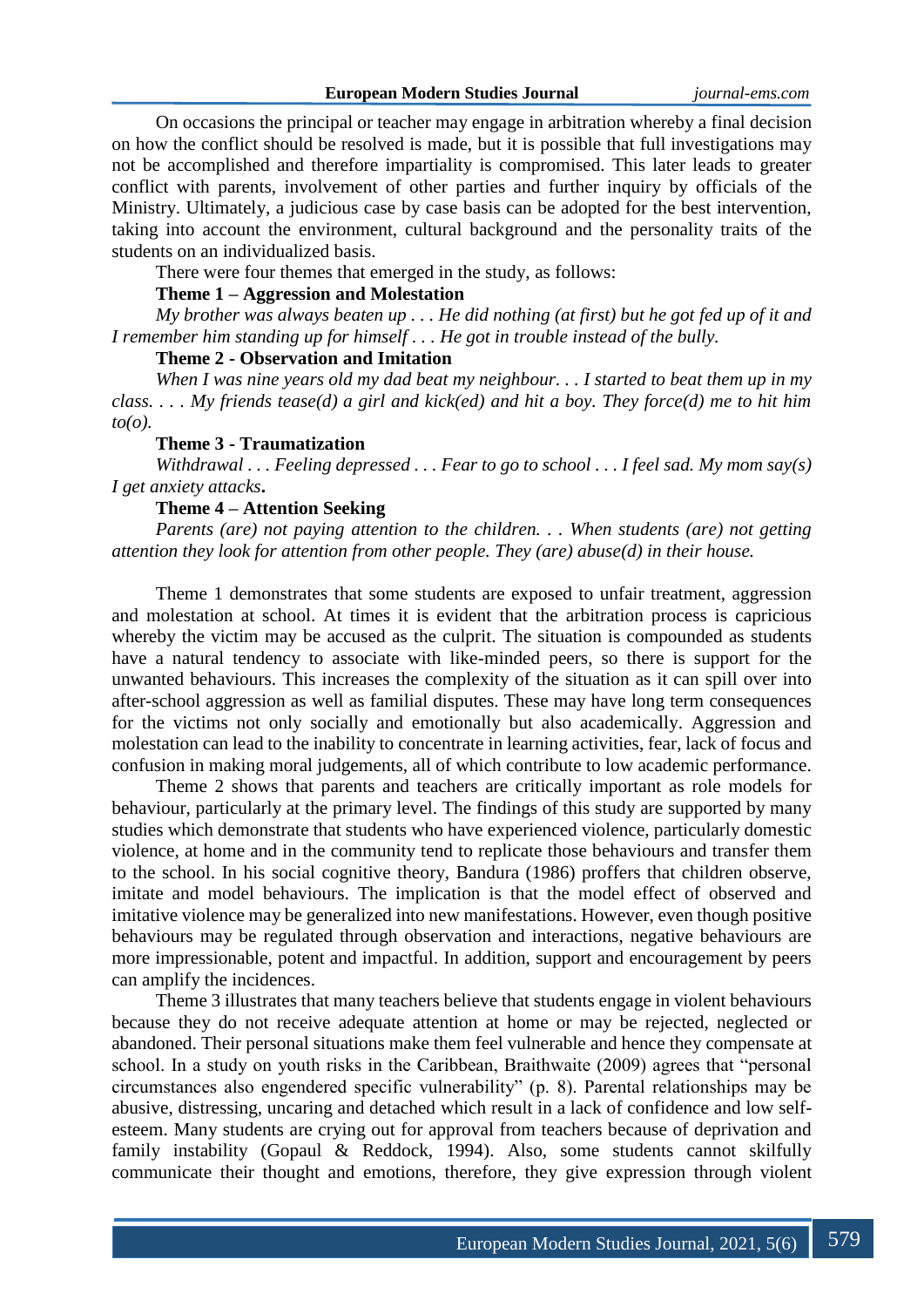behaviours. The suggestion is that teacher-student interrelationships should be caring, nurturing and trusting.

Theme 4 establishes that the students experienced distress, withdrawal, depression, fearfulness, stress and anxiousness. All themes are synchronized with the data, but trauma is corroborated very intensely. Emotional intelligence therefore becomes significant, as the adverse experiences of violence can have long lasting, even lifelong repercussions on individuals socially, emotionally and psychologically. The findings of this research are consistent with that of Ferrara et al. (2019) who posit that school violence can be the basis for "psychological distress" as well as "permanent physical disability and long-term physical or mental ill-health" (p. 1). Relationships among students were also compromised as outlined by a student who indicated, *"My friend . . . doh (does not) play with me again".* This expression demonstrates the gravity of the situation, especially when students at the primary students are isolated and yearning for friendship but are unable to make friends because of the trauma associated with violence. The finding is in tandem with that of Rahimi, Liston, Adkins, & Nourzad (2021) who revealed that children who experience trauma have difficulty in developing friendships and are deficient in brain development. There are also ramifications for students' levels of cognition and academic achievement.

# **Summary**

The findings suggest that many students are vulnerable and are subjected to different forms of violent behaviours by other students at the primary school level. Some suffer the consequences in silence while others retaliate. Suspension as well as counselling have been viewed as fundamental solutions but the problem is structurally and conceptually multifaceted in myriad ways. It can be concluded that there is need for analysis of students' behaviours before interventions, which should be made on an individualized and contextual basis.

# **Recommendations**

In order to have successful interventions, it is recommended that there must be a new discourse and a forum for behaviour analysis at primary schools. In the long term, programmes which can be implemented to mitigate violence include: Sensitization on the value of seeking help without stigmatization; Student voice project to enable amicable conflict resolution; Peace programmes that promote multiculturalism and unity in diversity; Community projects with parents and other stakeholders; Regular talks by resource personnel such as the police; Training in parenting for parents; Workshops for teachers; Restorative justice, that is, organized meetings with the victim and offender, and Mediation/ peer mediation which involves voluntary collaboration with those who have conflicts to identify issues, discern options and consider alternatives.

However, immediate actions are advocated in the interim which may be put into practice at the various schools including: Pedagogical practices involving personal skills development; Teaching self-discipline and self-defence through programmes such as Martial Arts, Karate, Taekwondo and Judo; Extra-curricular and co-curricular involvement in sports, class and school competitions, as well as Boy Scouts, Girl Guides and Red Cross and a Discipline matrix

Reflection and reflexivity and a more humane approach to discipline by teachers may also contribute to the minimization of the problem. The teaching of life skills which involve responsibility, resilience, self-regulation, perseverance, decision making as well as coping skills and daily sessions on morals and values are strongly recommended.

#### **Conclusion**

The study concluded that many forms of violence continue to prevail in primary schools. It makes the learning environment threatening and non-conducive to learning. In addition, it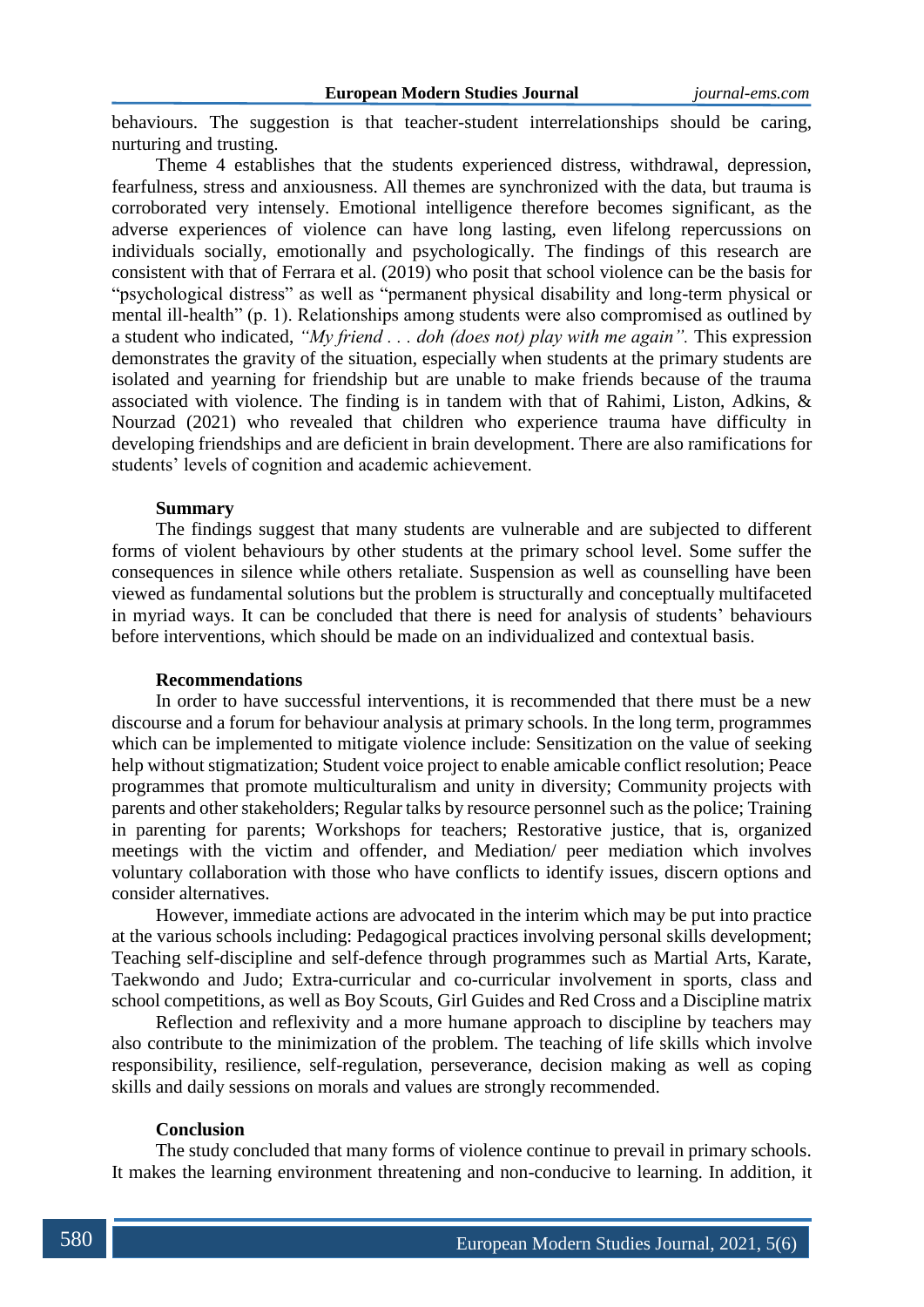undermines the principles of democracy, violates the universal rights of the child and may well be associated with the inequalities in society. The implication is that the primary schools, which are fundamental agencies of socialization, cannot fulfil their mandate in an environment in which violence is not dealt with swiftly and effectively. It is expected that interventions such as the promotion of soft skills, the adoption of mediation and the principles of restorative justice can minimize the occurrences. A number of initiatives have been recommended but immediate interventions are also needed urgently. More importantly, life skills, morals, values and soft skills must be infused and taught across the curriculum in all subjects on *a daily basis* to mitigate the conundrum of primary school violence.

# **References**

- Abigail, R.A., & Cahn, D. D. (2011). *Managing conflict through communication* (4th ed.). New York, NY: Allyn & Bacon.
- Afroz, M. & Husain, S. (2015). Bullying in elementary schools: Its causes and effects on students. *Journal of Education and Practice*, *6*(19).
- Allen, K. (2010). Classroom management, bullying, and teacher practices. *The Professional Educator, 34*(1).
- Archer, J. & Coyne, S. (2005). An integrated review of indirect, relational, and social aggression. *Personality and Social Psychology Review, 9*(3), 212-30. 10.1207/s15327957pspr0903
- Bandura, A. (1986). *Social foundations of thought and action: A social cognitive theory.* Englewood Cliffs, N.J: Prentice-Hall.
- Brathwaite, B. (2009, November 1). *An Exploration of Youth Risks in the Caribbean, through the voices of youth. University of the West Indies*. Retrieved from https://www.youthpolicy.org/library/wpcontent/uploads/library/2009\_Exploration\_You th\_Risks\_Carribbean\_Eng.pdf
- Cohen, L., Manion, L. & Morrison, K. (2018). *Research Methods in Education.* Oxfordshire, UK. Routledge.
- Creswell, J. W. (2012). *Educational research: Planning, conducting and evaluating quantitative and qualitative research* (4<sup>th</sup> ed.). Upper Saddle River, NJ: Pearson.
- Doodhai, L. (2019, June, 21). School violence a plague. *Newsday Newspaper.* Retrieved form https://newsday.co.tt/2019/06/23/school-violence-a-plague/
- Douglas, S. (2019, June 23). School violence a plague. *Trinidad Newsday.* Retrieved Oct., 23 from<https://newsday.co.tt/2019/06/23/school-violence-a-plague/>
- Dowlat, R. (April 10, 2016). Primary school violence increasing: Teachers fear for their safety. *Trinidad Guardian.* Retrieved Nov., 3 from [https://www.guardian.co.tt/article-](https://www.guardian.co.tt/article-6.2.352812.2cf3c86f97)[6.2.352812.2cf3c86f97](https://www.guardian.co.tt/article-6.2.352812.2cf3c86f97)
- Espelage*,* D. L. (2018). Understanding the complexity of school bully involvement. *The Chautauqua Journal, 2*(20).
- Ferrara, P., Franceschini, G., Villani, A. & Corsello, G. (2019). Physical, psychological and social impact of school violence on children. *Italian Journal of Pediatrics, 45*(76). https://doi.org/10.1186/s13052-019-0669-z
- Gopaul, R. & Reddock, R. (1994). *Women, Family and Family Violence in the Caribbean*. University of the West Indies, Women and Development Studies Group/Centre for Development Studies.
- Government of the Republic of Trinidad and Tobago. (2016). *Joint Select Committee on Social Services and Public Administration.* Author.
- Hamby, S. (2017). Psychology of Violence. *American Psychological Association, 7*(2), 167– 180.